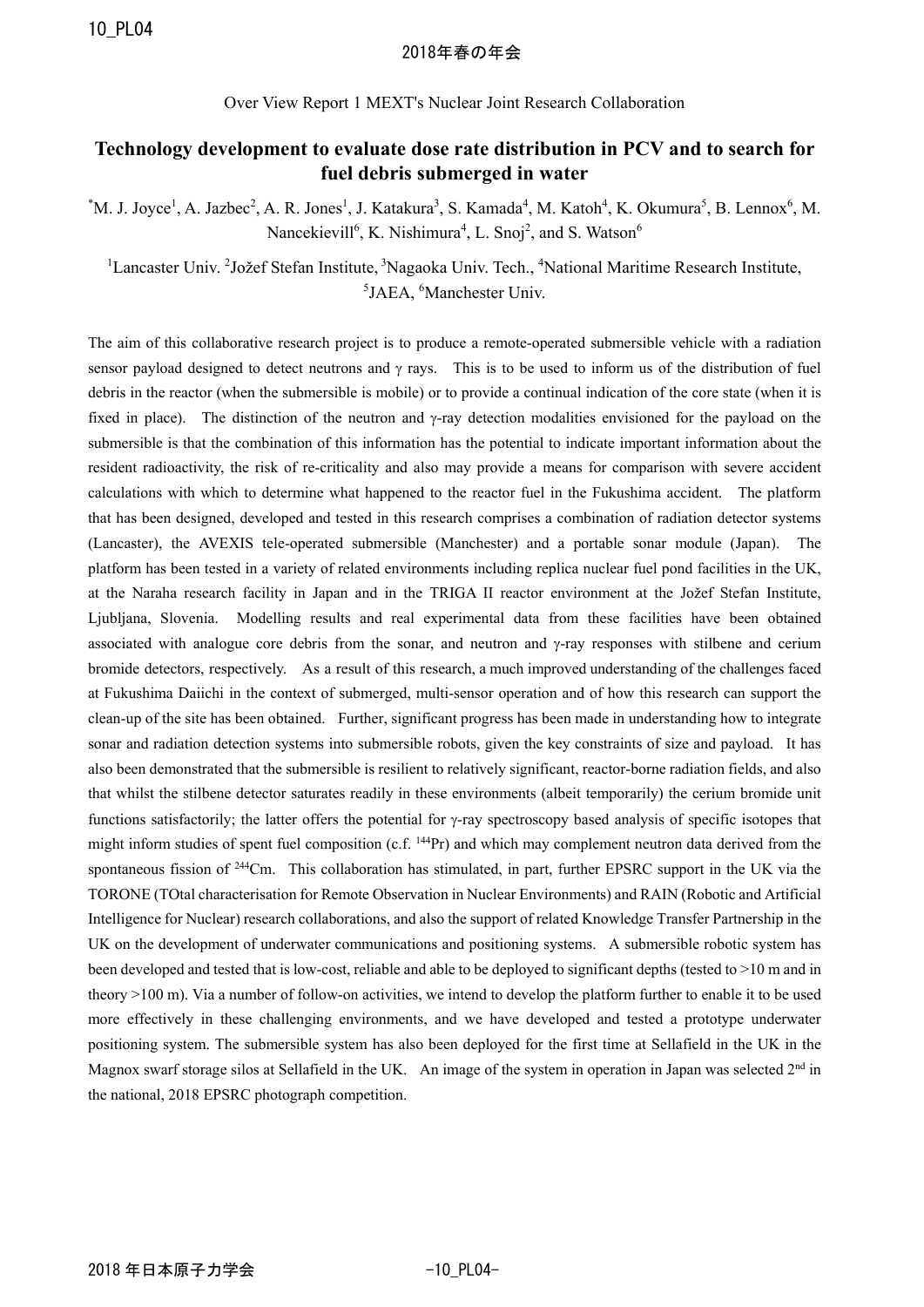## 2018年春の年会





Figure 1: a) The AVEXIS submersible in operation with installed sonar system at the Naraha facility, Japan with analogue core debris (left), and b) seen on the surface with the project's collaborators (middle) and c) the unit with radiation detector payload in place in the TRIGA II reactor at the Jožef Stefan Institute, Slovenia (right).



Figure 2: Data from the stilbene detector on-board the AVEXIS submersible in the TRIGA II reactor at depth, at 0.3 Sv per hour dose rate (neutrons in blue and  $\gamma$  rays in red).



Figure 3: Analogue core debris (left) and the results of modelling and the reconstructed image of this from sonar data.